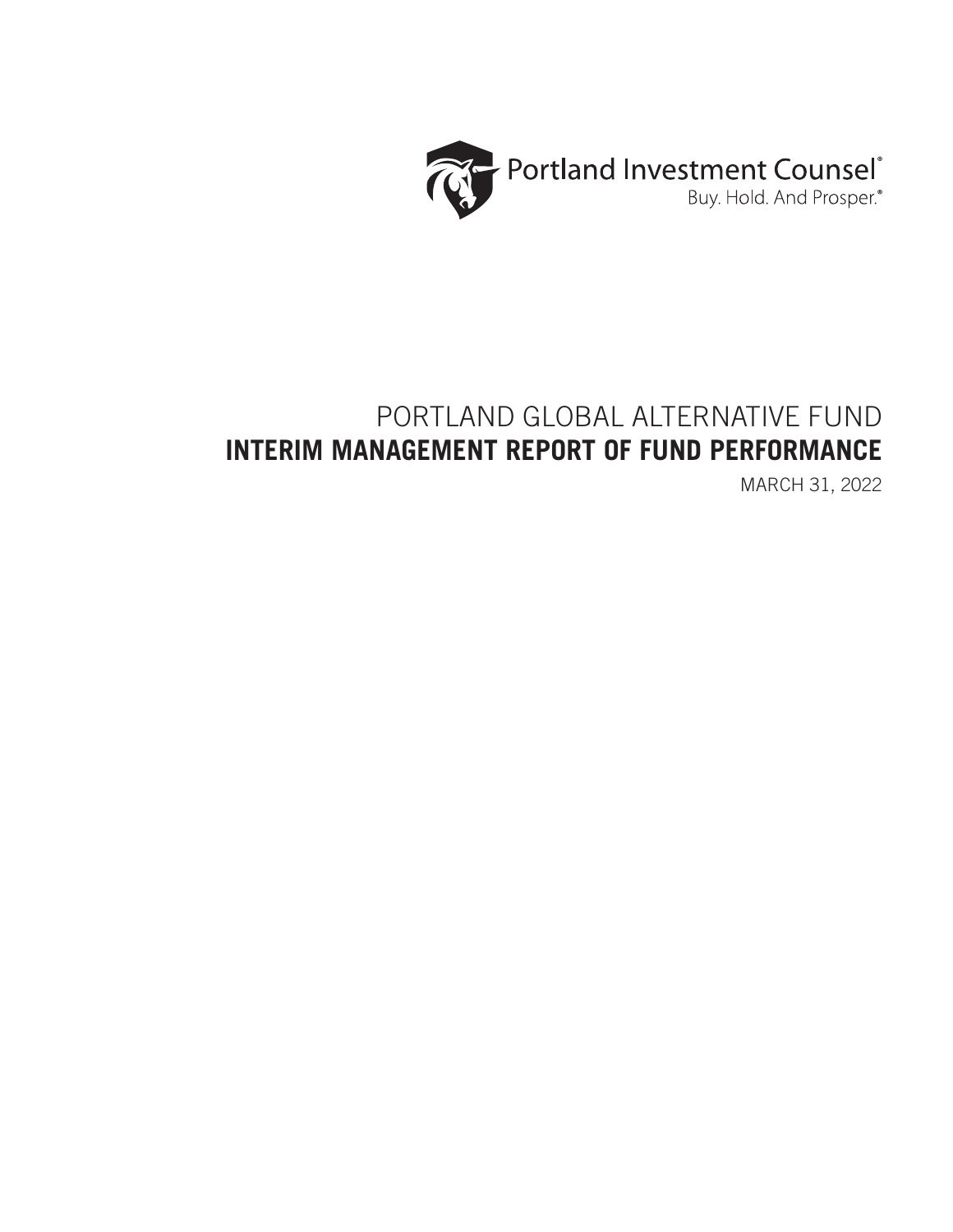PORTFOLIO MANAGEMENT TEAM **Christopher Wain-Lowe** Chief Investment Officer, Executive Vice President and Portfolio Manager

**Kyle Ostrander** Portfolio Manager

# Management Discussion of Fund Performance **Portland Global Alternative Fund**

This management report of fund performance contains financial highlights, but does not contain either interim or annual financial statements of the investment fund. You can get a copy of the interim or annual financial statements at your request, and at no cost, by calling 1-888-710-4242, by writing to us at info@portlandic.com or 1375 Kerns Road, Suite 100, Burlington, ON L7P 4V7 or visiting our website at www. portlandic.com or SEDAR at www.sedar.com.

Securityholders may also contact us using one of these methods to request a copy of the investment fund's proxy voting policies and procedures, proxy voting disclosure record, or quarterly portfolio disclosure.

The views of Portland Investment Counsel Inc. (the Manager) contained in this report are as of March 31, 2022 and this report is not intended to provide legal, accounting, tax or specific investment advice. Views, portfolio holdings and allocations may have changed subsequent to this date. For current information, please contact us using the above methods. All references to performance relate to Series F units. The performance of other units may be different from that of the Series F units due to differing fees.

### INVESTMENT OBJECTIVE AND STRATEGIES

The investment objective of the Portland Global Alternative Fund (the Fund) is to provide positive long-term total returns consisting of both income and capital gains by investing primarily in a portfolio of global equities and debt-like securities. The Fund seeks to provide income and capital growth while moderating the volatility of equities by investing primarily in a globally diversified portfolio of equities, American Depository Receipts, income securities, preferred shares, options and exchange traded funds (ETFs) of, or that provide exposure to, banks located anywhere in the world.

The Fund is considered an "alternative mutual fund" according to National Instrument 81-102, meaning it is permitted to use strategies generally prohibited by conventional mutual funds, such as the ability to invest up to 20% of its net asset value in securities of a single issuer (rather than 10% for conventional mutual funds); the ability to invest up to 100% or more of its net asset value in physical commodities either directly or through the use of specified derivatives; borrow, up to 50% of its net asset value, cash to use for investment purposes; sell, up to 50% of its net asset value, securities short (the combined level of cash borrowing and short selling is limited to 50% in aggregate); and aggregate exposure up to 300% of its net asset value.

## RISK

The overall risk level has not changed for the Fund. Investors should be able to accept a medium to high level of risk and plan to hold for the medium to long term.

## RESULTS OF OPERATIONS

For the six-months ended March 31, 2022, the Fund's Series F units had a return of 5.4%. For the same period, the MSCI All Country World Index (the Index), had a return of (0.5%). For the period of April 20, 2020 to March 31, 2022, the Fund's Series F units had an annualized return of 10.4%. For the same period, the Index had an annualized return of 17.6%. Unlike the Index, the Fund's return is after the deduction of its fees and expenses.

The Fund's net asset value as at March 31, 2022 was \$2.0 million. The top five sector holdings as at March 31, 2022 were consumer staples,

24.9%; financials, 17.8%; industrials, 15.1%; consumer discretionary, 14.2%; and health care, 13.6%. By geography, assets were invested in securities of issuers based in the United States, 70.1%; United Kingdom, 16.6%; Japan, 10.4%; Canada, 8.4%; Switzerland, 5.0%; Denmark, 3.4%; Germany, 2.5%; Spain, 1.7%; France, 1.6%; Belgium, 1.3%; and cash and other net assets (liabilities), (21.0%).

The top three contributors to the Fund's performance during the sixmonths ended March 31, 2022 were Berkshire Hathaway Inc. Class B, Consolidated Edison, Inc. and Costco Wholesale Corporation. The bottom three contributors to the Fund's performance during the sixmonths ended March 31, 2022 were JPMorgan & Chase Co., SoftBank Group Corp. - ADR and The Walt Disney Company.

The sectors contributing positively to the Fund's return for the period from September 30, 2021 to March 31, 2022 were health care (Johnson & Johnson), financials (Berkshire Hathaway Inc. Class B), consumer staples (Costco Wholesale Corporation), utilities (Consolidated Edison, Inc.), information technology (Microsoft Corporation) and industrials (Canadian National Railway Company). The sectors contributing negatively to the Fund's return for the period are consumer discretionary (Target Corporation), communication services (SoftBank Group Corp. - ADR) and real estate (American Tower Corporation).

We believe there will be opportunities to deploy cash in attractively priced equities throughout 2022. We expect central banks globally to continue to increase interest rates in order to reduce inflation. These actions will eventually create buying opportunities throughout equity markets. We look forward to taking advantage of these buying opportunities when they occur.

## RECENT DEVELOPMENTS

The impact of the COVID-19 pandemic has already been reflected in securities prices so it is not expected to have any material impact on the investments in the Fund. The Fund will seek to hold some of the best ideas across the globe. Primarily, it will seek out what we identify as the best global investment ideas that may have a history of growing dividends and/or share buybacks over the long-term, will focus on principles espoused by Warren Buffett and will target returns that will limit a reasonable amount of volatility. We will tend to have a bias towards low beta securities that are within defensive sectors including the utilities, real estate and consumer staples sectors. Beta is a measure of the volatility, or systematic risk, of an individual stock in comparison to the unsystematic risk of the entire market. In statistical terms, beta represents the slope of the line through a regression of data points from an individual stock's returns against those of the market. We believe these securities have the best opportunity to minimize portfolio volatility and benefit from low interest rates. We will focus on producing a concentrated, diversified portfolio of between 20 to 30 businesses. The five Laws of Wealth Creation will continue to resonate through the portfolio. We seek to own a few high-quality businesses, that we thoroughly understand, that are domiciled in strong, long-term growth industries; that use other people's money, prudently, and that are bought at attractive valuations and held as long as the company remains high quality and at a reasonable valuation.

Effective on or about July 10, 2022, the auditor of the Fund will be changed from PricewaterhouseCoopers LLP to KPMG LLP.

## RELATED PARTY TRANSACTIONS

The Manager is responsible for the day-to-day operation of and for providing investment management services to the Fund. The Manager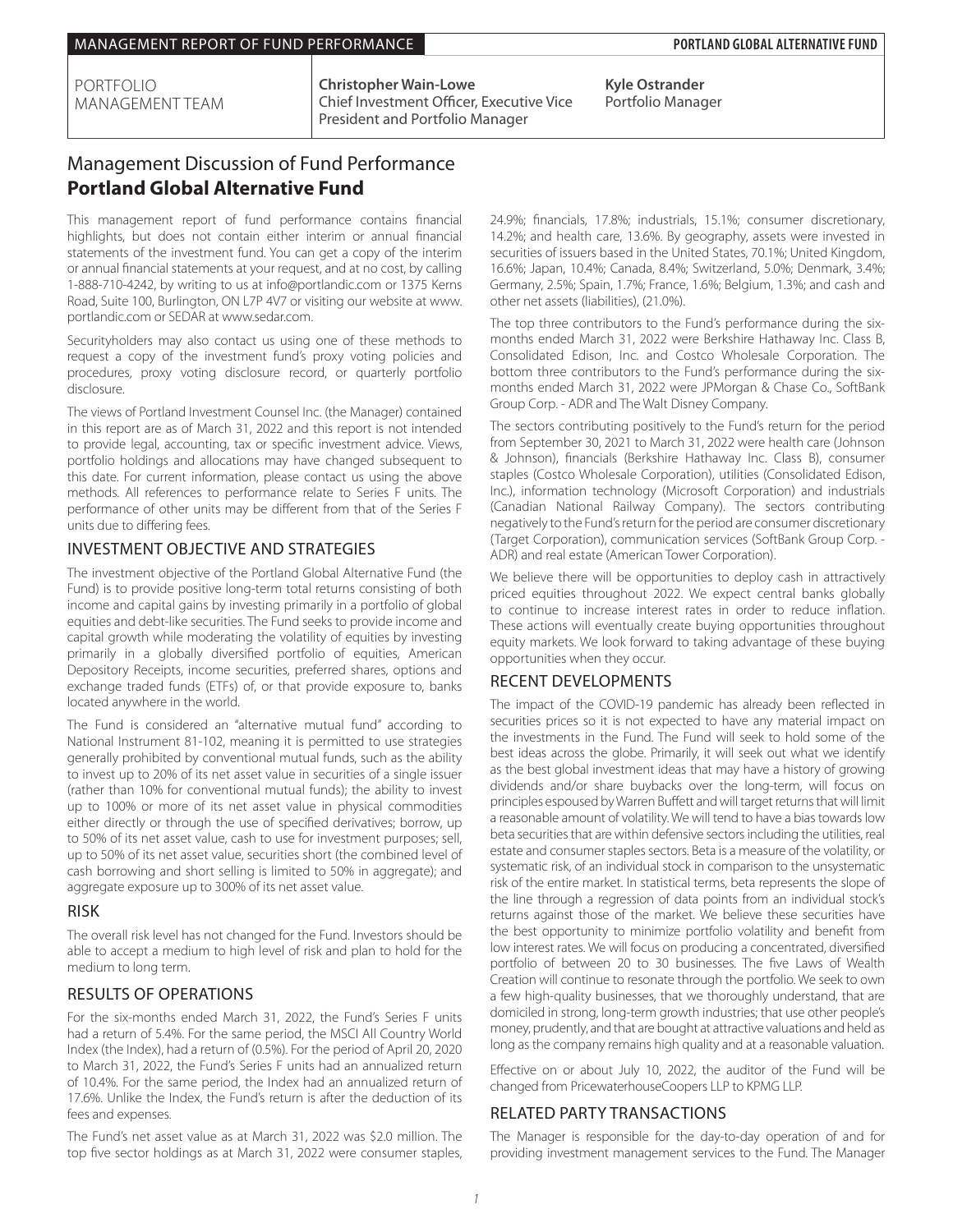receives a fee for providing these services. This is calculated daily based on the net asset value of the Fund and paid monthly. During the sixmonth period ended March 31, 2022, the Manager received \$17,000 in management fees from the Fund, net of applicable taxes (March 31, 2021: \$18,885).

The Manager is entitled to receive a performance fee, calculated and accrued on each business day paid monthly. During the six-month period ended March 31, 2022, the Manager received \$6,190 in performance fees from the Fund, net of applicable taxes (March 31, 2021: \$11,832).

Any administrative services paid for or provided by the Manager are charged to the Fund and are grouped and presented by expense type in the statements of comprehensive income. Depending on their nature, some expenditures are allocated to the Fund based on a variety of methods including net asset value or actual costs incurred. During the six-month period ended March 31, 2022, the Manager was reimbursed \$4,968 for operating expenses incurred on behalf of the Fund, including amounts paid to affiliates, net of applicable taxes (March 31, 2021: \$5,606). The Manager absorbed \$74,725 of operating expenses during the sixmonth period ended March 31, 2022, net of applicable taxes (March 31, 2021: \$75,113). Affiliates of the Manager provide administrative services associated with the day-to-day operations of the Fund. These affiliates of the Manager were reimbursed \$464 during the six-month period ended March 31, 2022 by the Fund for such services (March 31, 2021: \$450).

The Manager and/or its affiliates and key management personnel of the Manager and their family (collectively referred to as Related Parties) may invest in units of the Fund from time to time in the normal course of business. Transactions to purchase or redeem units are made at net asset value per unit. Standing instructions from the independent review committee were not required or obtained for such transactions. As at March 31, 2022, Related Parties owned 2,132 shares of the Fund (March 31, 2021: 2,132).

The Board of Directors of the Manager is responsible for reviewing and approving the financial statements and overseeing management's performance of its financial reporting responsibilities.

#### *Notes*

*Certain statements included in this Management Discussion of Fund Performance constitute forward-looking statements, including those identified by the expressions "anticipate," "believe," "plan," "estimate," "expect," "intend" and similar expressions to the extent they relate to the Fund. These forward-looking statements are not historical facts, but reflect the current expectations of the portfolio management team regarding future results or events of the Fund. These forward-looking statements are subject to a number of risks and uncertainties that could cause actual results or events to differ materially from current expectations. The portfolio management team has no specific intention of updating any forward-looking statements whether as a result of new information, future events or otherwise, except as required by securities legislation.*

*Certain research and information about specific holdings in the Fund, including any opinion, is based upon various sources believed to be reliable, but it cannot be guaranteed to be current, accurate or complete. It is for information only, and is subject to change without notice.*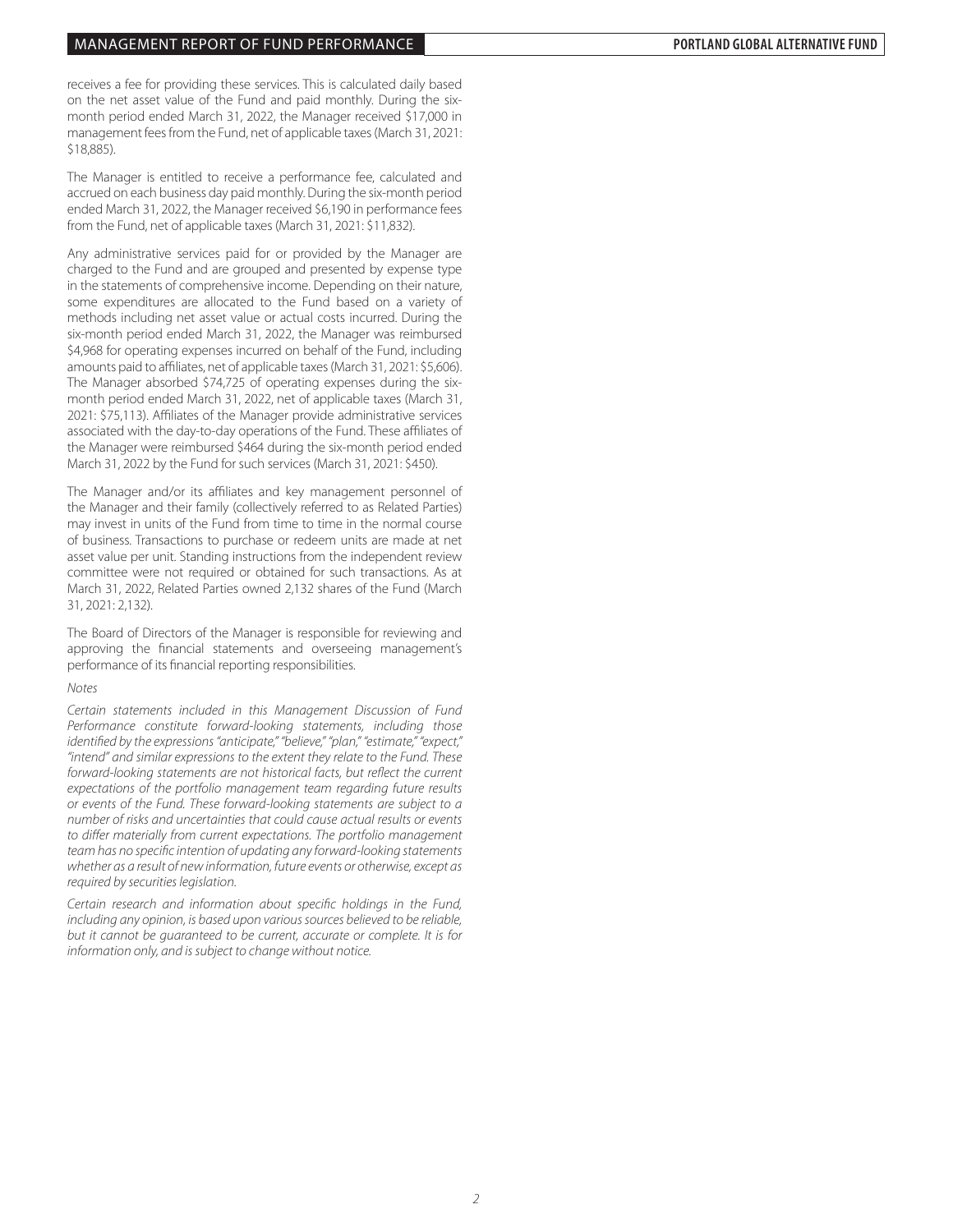# Summary of Investment Portfolio as at March 31, 2022

# Top 25 Investments

|                                   | % of Net Asset Value |
|-----------------------------------|----------------------|
| Microsoft Corporation             | 7.0%                 |
| Berkshire Hathaway Inc. Class B   | 6.9%                 |
| Amazon.com, Inc.                  | 6.7%                 |
| Alphabet Inc.                     | 5.8%                 |
| Consolidated Edison, Inc.         | 5.0%                 |
| Costco Wholesale Corporation      | 3.7%                 |
| Canadian National Railway Company | 3.7%                 |
| The Procter & Gamble Company      | 3.5%                 |
| JPMorgan Chase & Co.              | 3.5%                 |
| Coloplast A/S                     | 3.4%                 |
| Diageo PLC                        | 3.4%                 |
| Walmart Inc.                      | 3.1%                 |
| Vodafone Group PLC                | 3.0%                 |
| Royal Bank of Canada              | 2.8%                 |
| Compass Group PLC                 | 2.8%                 |
| McDonald's Corporation            | 2.8%                 |
| The Coca-Cola Company             | 2.7%                 |
| Johnson & Johnson                 | 2.7%                 |
| Hormel Foods Corporation          | 2.6%                 |
| Bunzl PLC                         | 2.6%                 |
| Sumitomo Corporation              | 2.4%                 |
| American Tower Corporation        | 2.4%                 |
| SSE PLC                           | 2.2%                 |
| Mitsubishi Corporation            | 2.2%                 |
| Visa Inc. Class A                 | 2.1%                 |
| <b>Grand Total</b>                | 89.0%                |
| Total net asset value             | \$1,960,059          |

#### *The investment portfolio may change due to ongoing portfolio transactions of the investment fund. Quarterly updates are available within 60 days of each quarter end by visiting www.portlandic.com or contacting us at 1-888-710-4242.*

# Portfolio Composition

| Sector                                |            |
|---------------------------------------|------------|
| Consumer Staples                      | 24.9%      |
| Financials                            | 17.8%      |
| Industrials                           | 15.1%      |
| <b>Consumer Discretionary</b>         | 14.2%      |
| Health Care                           | 13.6%      |
| Communication Services                | 12.4%      |
| Information Technology                | 10.4%      |
| Utilities                             | 10.2%      |
| Real Estate                           | 2.4%       |
| Cash & Other Net Assets (Liabilities) | $(21.0\%)$ |

| Geographic Region                     |            |
|---------------------------------------|------------|
| <b>United States</b>                  | 70.1%      |
| United Kingdom                        | 16.6%      |
| Japan                                 | 10.4%      |
| Canada                                | 8.4%       |
| Switzerland                           | 5.0%       |
| Denmark                               | 3.4%       |
| Germany                               | 2.5%       |
| Spain                                 | 1.7%       |
| France                                | 1.6%       |
| Belgium                               | 1.3%       |
| Cash & Other Net Assets (Liabilities) | $(21.0\%)$ |

*Other Net Assets (Liabilities) refers to cash on hand plus all other assets and liabilities in the Fund excluding portfolio investments.*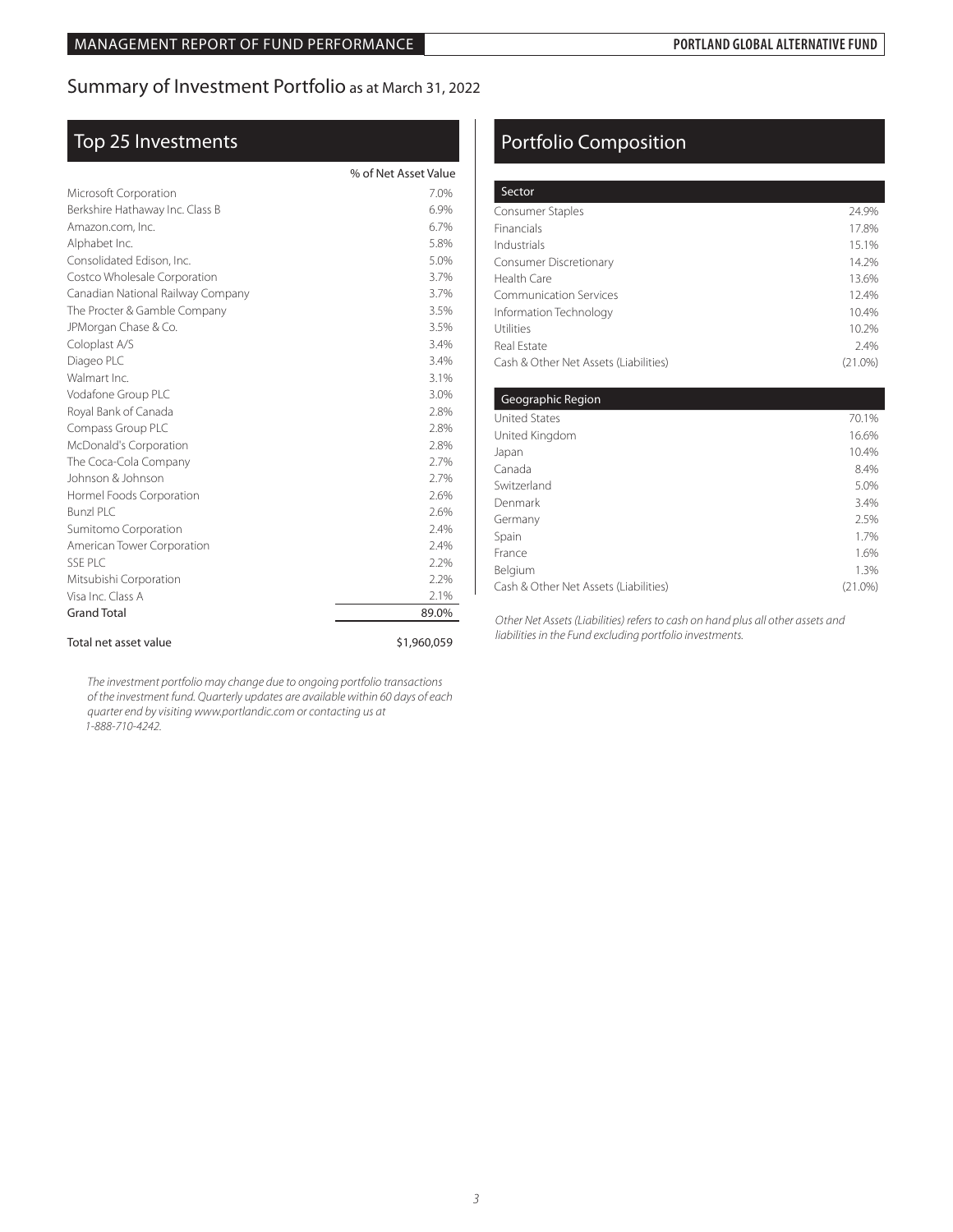# Past Performance

The past performance information shown in this section is calculated using the net asset value per unit and assumes that all distributions made by the Fund in the periods shown were reinvested in additional securities of the Fund. The past performance information does not take into account sales, 4.0% redemptions, distribution or other optional charges or income taxes payable by the unitholder that would have reduced returns or performance. Investment funds are not guaranteed, their values change frequently and past performance may not be repeated. On April 20, 2020, the Fund was linvestment funds are not guaranteed, their values change frequently and past pe converted to an alternative mutual fund. Due to this change, the performance was required to be reset from this date.

### Year-By-Year Returns

The following bar charts show the performance of each series of the Fund for each of the financial years shown and illustrates how the investment fund's performance has changed from year to year. The charts show in percentage terms how an investment made on the first day of each financial year would have increased or decreased by the last day of each financial year.

### Series A Units **Series A Units** Series F Units



20201 1.7% 2021 13.0% 20222 5.4% 0.0% 3.0% 6.0% 9.0% 12.0% 15.0%

*1. Return for 2020 represents a partial year starting April 20, 2020 to September 30, 2020.*

*2. Return for 2022 represents a partial year starting October 1, 2021 to March 31, 2022.*

# Management Fees

of the rund, pays for the investment management services of the portiono adviser and analiges for the administrative services required to be<br>provided to the Fund. As compensation for its service, the Manager is entitled to daily net asset value of the Fund. The Manager is responsible for the day-to-day management and administration of the Fund. The Manager monitors and evaluates the performance of the Fund, pays for the investment management services of the portfolio adviser and arranges for the administrative services required to be

|                 |                       | Expenses Paid Out of the Management Fee (%) |                                                         |                      |  |  |
|-----------------|-----------------------|---------------------------------------------|---------------------------------------------------------|----------------------|--|--|
| Series of Units | Management Fee<br>(%) | <b>Dealer</b><br>compensation               | General administration,<br>investment advice and profit | Absorbed<br>expenses |  |  |
| Series A        | 1.75%                 | 100%                                        |                                                         | $\sim$               |  |  |
| Series F        | 0.75%                 | ۰                                           |                                                         | 100%                 |  |  |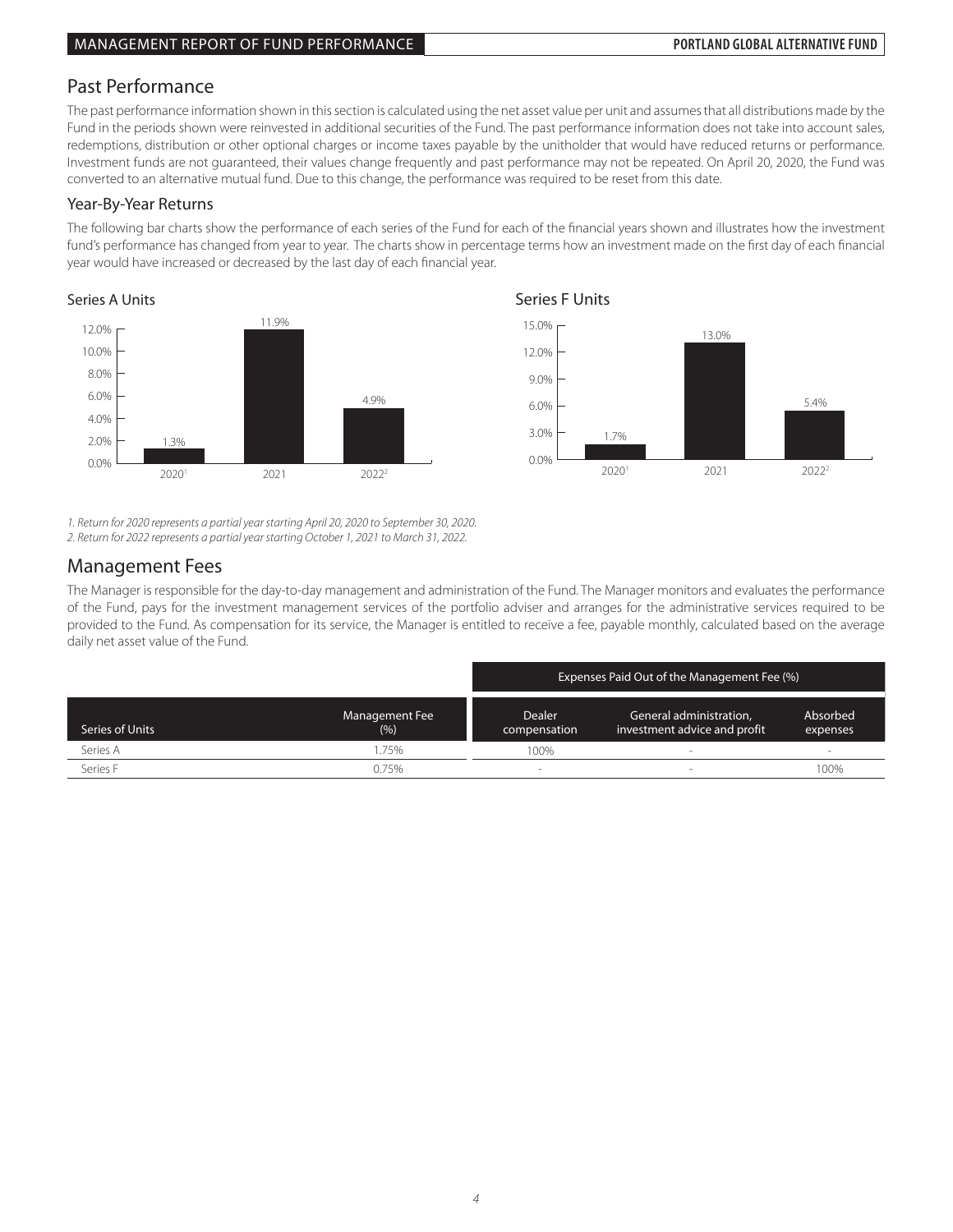# Financial Highlights

The following tables show selected key financial information about the Fund and are intended to help you understand the Fund's financial performance for the past five years. Information for 2022 is presented for the six-month period ended March 31, 2022 and for all other periods, information is as at September 30 of the year shown.

Series A Units - Net Assets per unit<sup>1</sup>

| For the periods ended                                  | 2022                     | 2021                     | 2020                     | 2019                     | 2018    | 2017    |
|--------------------------------------------------------|--------------------------|--------------------------|--------------------------|--------------------------|---------|---------|
| Net assets, beginning of the period                    | \$8.67                   | \$7.75                   | \$9.49                   | \$10.75                  | \$11.37 | \$8.84  |
| Increase (decrease) from operations:                   |                          |                          |                          |                          |         |         |
| Total revenue                                          | 0.10                     | 0.20                     | 0.10                     | 0.38                     | 0.27    | 0.22    |
| Total expenses                                         | (0.16)                   | (0.40)                   | (0.22)                   | (0.31)                   | (0.33)  | (0.35)  |
| Realized gains (losses)                                | (0.01)                   | 0.36                     | (0.42)                   | (1.24)                   | 1.79    | 1.34    |
| Unrealized gains (losses)                              | 0.50                     | 0.75                     | 0.48                     | 0.27                     | (1.75)  | 1.62    |
| Total increase (decrease) from operations <sup>2</sup> | 0.43                     | 0.91                     | (0.06)                   | (0.90)                   | (0.02)  | 2.83    |
| Distributions to unitholders:                          |                          |                          |                          |                          |         |         |
| From income                                            | $\sim$                   |                          | $\sim$                   | ۰                        |         |         |
| From dividends                                         | $\sim$                   | $\overline{\phantom{a}}$ | $\overline{\phantom{a}}$ | $\overline{\phantom{a}}$ | $\sim$  | $\,$    |
| From capital gains                                     | $\overline{\phantom{a}}$ | $\overline{\phantom{a}}$ | $\overline{\phantom{a}}$ | $\sim$                   | $\sim$  |         |
| Return of capital                                      | $\overline{\phantom{a}}$ |                          | (0.30)                   | (0.56)                   | (0.59)  | (0.54)  |
| Total annual distributions <sup>3</sup>                | $\sim$                   |                          | (0.30)                   | (0.56)                   | (0.59)  | (0.54)  |
| Net assets, end of period <sup>4</sup>                 | \$9.09                   | \$8.67                   | \$7.75                   | \$9.49                   | \$10.75 | \$11.37 |

Series A Units - Ratios/Supplemental Data

| For the periods ended                                               | 2022        | 2021        | 2020        | 2019      | 2018      | 2017      |
|---------------------------------------------------------------------|-------------|-------------|-------------|-----------|-----------|-----------|
| Total net asset value                                               | \$1,878,968 | \$1,900,821 | \$2,335,368 | \$252,589 | \$428.314 | \$504,601 |
| Number of units outstanding                                         | 206.637     | 219,329     | 301.470     | 26.623    | 39.834    | 44,370    |
| Management expense ratio <sup>5</sup>                               | 3.33%       | 4.47%       | $2.66\%$ *  | 2.83%     | 2.83%     | 2.83%     |
| Management expense ratio excluding performance fees <sup>5</sup>    | 2.65%       | 2.61%       | $2.36\%$ *  |           |           |           |
| Management expense ratio before waivers or absorptions <sup>5</sup> | 1.55%       | 12.54%      | 5.98% *     | 6.04%     | 4.90%     | 4.66%     |
| Trading expense ratio <sup>6</sup>                                  | 0.01%       | 0.08%       | 0.16%       | 0.09%     | 0.04%     | 0.07%     |
| Portfolio turnover rate <sup>7</sup>                                | 0.01%       | 36.83%      | 68.03%      | 3.75%     | 5.00%     | 10.83%    |
| Net asset value per unit                                            | \$9.09      | \$8.67      | \$7.75      | \$9.49    | \$10.75   | \$11.37   |

#### Series F Units - Net Assets per unit<sup>1</sup>

| For the periods ended                                  | 2022                     | 2021                     | 2020                     | 2019                     | 2018                     | 2017                     |
|--------------------------------------------------------|--------------------------|--------------------------|--------------------------|--------------------------|--------------------------|--------------------------|
| Net assets, beginning of the period                    | \$9.54                   | \$8.44                   | \$10.21                  | \$11.40                  | \$11.89                  | \$9.12                   |
| Increase (decrease) from operations:                   |                          |                          |                          |                          |                          |                          |
| Total revenue                                          | 0.11                     | 0.20                     | 0.15                     | 0.42                     | 0.29                     | 0.23                     |
| Total expenses                                         | (0.13)                   | (0.33)                   | (0.19)                   | (0.21)                   | (0.21)                   | (0.23)                   |
| Realized gains (losses)                                | (0.01)                   | 0.29                     | (1.13)                   | (1.09)                   | 1.99                     | 1.31                     |
| Unrealized gains (losses)                              | 0.55                     | 0.84                     | (0.26)                   | 0.28                     | (2.33)                   | 2.13                     |
| Total increase (decrease) from operations <sup>2</sup> | 0.52                     | 1.00                     | (1.43)                   | (0.60)                   | (0.26)                   | 3.44                     |
| Distributions to unitholders:                          |                          |                          |                          |                          |                          |                          |
| From income                                            | $\overline{\phantom{a}}$ | $\sim$                   | $\sim$                   | $\sim$                   | $\sim$                   |                          |
| From dividends                                         | $\overline{\phantom{a}}$ | $\overline{\phantom{a}}$ | $\overline{\phantom{a}}$ | $\overline{\phantom{a}}$ | $\overline{\phantom{a}}$ | $\overline{\phantom{a}}$ |
| From capital gains                                     | $\overline{\phantom{a}}$ | $\overline{\phantom{a}}$ | $\overline{\phantom{a}}$ | $\sim$                   | $\sim$                   |                          |
| Return of capital                                      | $\overline{\phantom{a}}$ | $\sim$                   | (0.30)                   | (0.56)                   | (0.59)                   | (0.54)                   |
| Total annual distributions <sup>3</sup>                | $\sim$                   |                          | (0.30)                   | (0.56)                   | (0.59)                   | (0.54)                   |
| Net assets, end of period <sup>4</sup>                 | \$10.06                  | \$9.54                   | \$8.44                   | \$10.21                  | \$11.40                  | \$11.89                  |

Series F Units - Ratios/Supplemental Data

| For the periods ended                                               | 2022     | 2021     | 2020       | 2019      | 2018           | 2017      |
|---------------------------------------------------------------------|----------|----------|------------|-----------|----------------|-----------|
| Total net asset value                                               | \$81,091 | \$74,049 | \$121.250  | \$195.549 | \$244.470      | \$174,414 |
| Number of units outstanding                                         | 8.063    | 7.762    | 14.363     | 19,155    | 21.452         | 14,672    |
| Management expense ratio <sup>5</sup>                               | 2.39%    | 3.36%    | $1.71\%$ * | 1.70%     | 1.69%          | .70%      |
| Management expense ratio excluding performance fees <sup>5</sup>    | 1.64%    | .63%     | $1.55\%$ * | $\sim$    | <b>Section</b> |           |
| Management expense ratio before waivers or absorptions <sup>5</sup> | 10.60%   | 11.42%   | $5.03\%$ * | 4.90%     | 3.77%          | 3.53%     |
| Trading expense ratio <sup>6</sup>                                  | 0.01%    | 0.08%    | 0.16%      | 0.09%     | 0.04%          | 0.07%     |
| Portfolio turnover rate <sup>7</sup>                                | 0.01%    | 36.83%   | 68.03%     | 3.75%     | 5.00%          | 10.83%    |
| Net asset value per unit                                            | \$10.06  | \$9.54   | \$8.44     | \$10.21   | \$11.40        | \$11.89   |

*\* Annualized*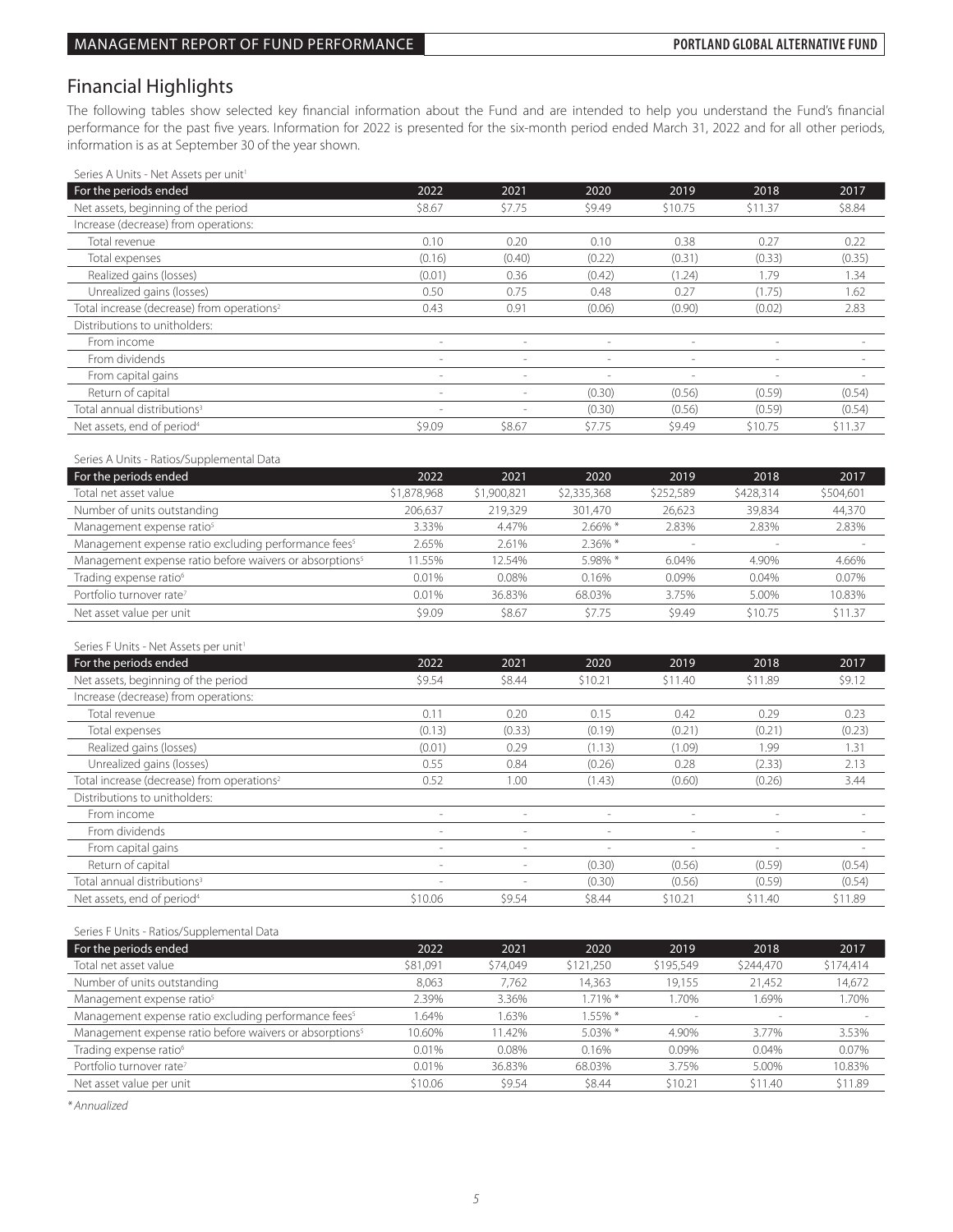# Explanatory Notes

- 1. a) The information is derived from the Fund's audited annual financial statements prepared in accordance with International Financial Reporting Standards. The net assets per series presented in the financial statements may differ from the net asset value calculated for fund pricing purposes.
	- b) On April 20, 2020, Portland Global Banks Fund converted into an alternative mutual fund and was renamed Portland Global Alternative Fund. On the same date, Series A2 Units were merged into Series A Units. For reporting periods prior to April 20, 2020, the comparative figures included in the financial highlights tables represent the financial performance of Portland Global Banks Fund.
- 2. Net assets and distributions are based on the actual number of units outstanding at the relevant time. The increase/decrease from operations is based on the weighted daily average number of units outstanding over the financial period.
- 3. Distributions are paid out in cash/reinvested in additional units of the Fund, or both.
- 4. This is not a reconciliation of the beginning and ending net assets per unit.
- 5. The management expense ratio (MER) is based on total expenses (excluding foreign withholding taxes, commissions and other portfolio transaction costs but including management fee distributions paid to certain unitholders in the form of additional units) for the stated period and is expressed as an annualized percentage of daily average net asset value during the period. The Manager may absorb certain expenses otherwise payable by the Fund. The amount of expenses absorbed is determined annually at the discretion of the Manager.

 The Fund may hold investments in ETFs and the MER is calculated taking into consideration the expenses of the Fund allocated to the series including expenses indirectly attributable to its investment in ETFs divided by the average daily net asset value of the series of the Fund during the period.

 On April 20, 2020, the management fees decreased from 2.00% and 1.00% to 1.75% and 0.75% on Series A and Series F, respectively. For the year ended September 30, 2020, if the change in management fees had been effective since the start of that financial year, the MER after waivers or absorptions would have been 2.63% and 1.53% on Series A and Series F, respectively.

6. The trading expense ratio (TER) represents total commissions and other portfolio transaction costs expressed as an annualized percentage of the daily average net asset value of the Fund during the period.

 The TER is calculated taking into consideration the costs attributable to its investment in ETFs.

7. The Fund's portfolio turnover rate indicates how actively the Fund's portfolio advisor manages its portfolio investments. A portfolio turnover rate of 100% is equivalent to a fund buying and selling all of the securities in its portfolio once in the course of the period. The higher a fund's portfolio turnover rate in a period, the greater the trading costs payable by the fund in the period, and the greater the chance of an investor receiving taxable capital gains in the period. There is not necessarily a relationship between a high turnover rate and the performance of a fund.

 Portfolio turnover rate is calculated based on the lesser of the cumulative cost of purchases or cumulative proceeds of sales divided by the average market value of the portfolio, excluding short-term investments.